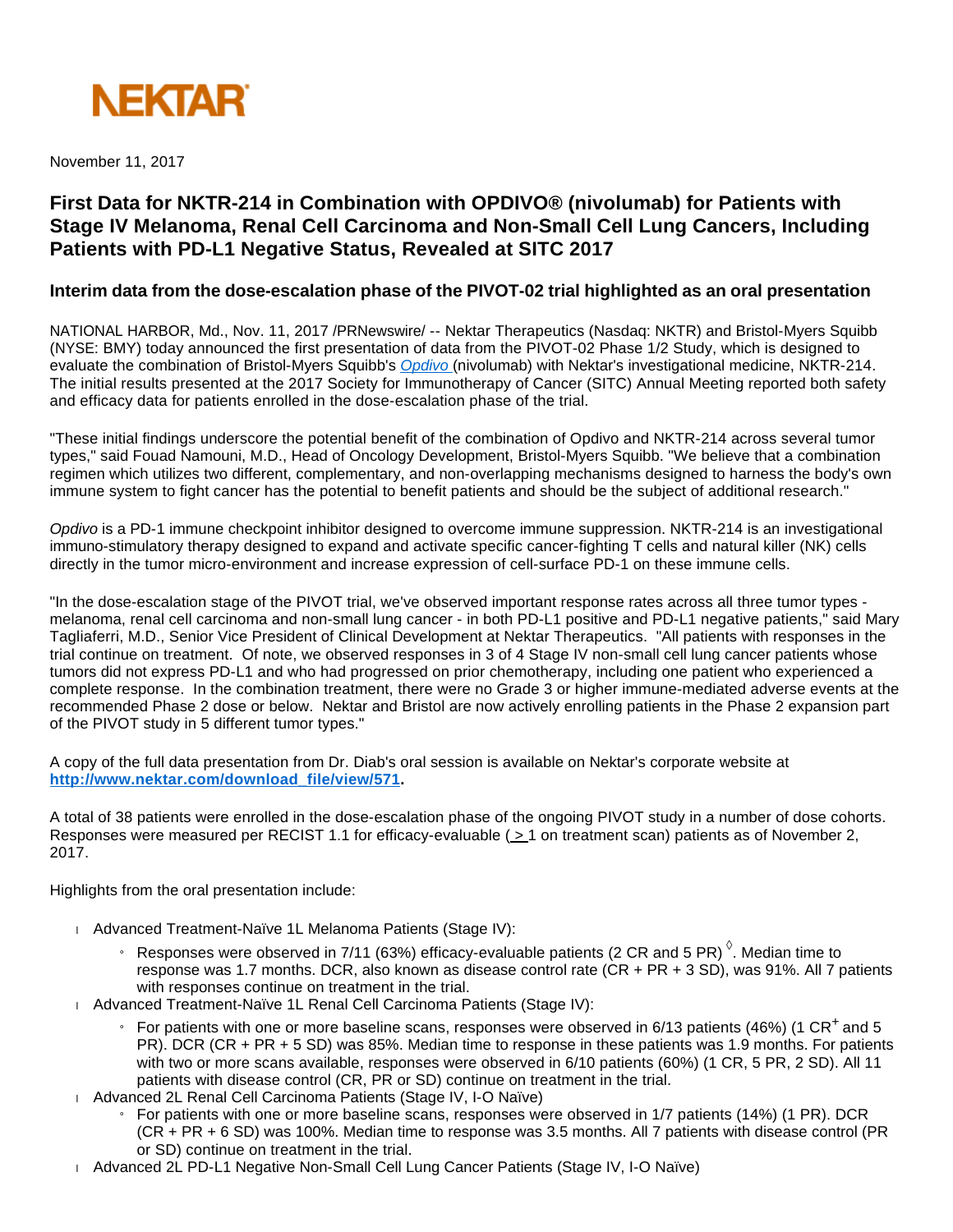- Responses were observed in 3/4 patients (75%) (1 CR<sup> $\pm$ </sup> and 2 PR). DCR (CR + PR) was 75%. Median time to response was 1.7 months. All 3 patients with responses continue on treatment in the trial.
- Robust expansion of ICOS+ CD4 and CD8+ T cells in the blood and increased ICOS gene expression in the tumor were both observed with the combination of NKTR-214 and nivolumab.
- The most common grade 1-2 adverse events were fatigue (74%), flu-like symptoms (68%), rash (60%) and pruritus (42%). There were no treatment discontinuations due to adverse events (AEs) or study deaths.
- There were no grade 3 or higher immune-mediated AEs (such as colitis, dermatitis, hepatitis, pneumonitis or endocrinopathies) at the recommended Phase 2 dose or below
- $A$  recommended Phase 2 dose of NKTR-214 0.006 mg/kg q3w + nivolumab 360 mg q3w was established and is being evaluated in expansion cohorts in over 10 patient populations with melanoma, renal cell carcinoma, non-small cell lung cancer, bladder, and triple-negative breast cancers (n=~330).

Nektar and Bristol-Myers Squibb entered into a clinical collaboration in September of 2016 to evaluate the potential for the combination of Opdivo and NKTR-214 to show improved and sustained efficacy and tolerability above the current standard of care. Bristol-Myers Squibb and Nektar are equally sharing costs of the combined therapy trials. Nektar maintains its global commercial rights to NKTR-214.

NKTR-214 preferentially binds to the CD122 receptor on the surface of cancer-fighting immune cells in order to stimulate their proliferation. In clinical and preclinical studies, treatment with NKTR-214 resulted in expansion of these cells and

mobilization into the tumor micro-environment.<sup>1,2,3</sup> NKTR-214 has an antibody-like dosing regimen similar to the existing checkpoint inhibitor class of approved medicines.

 $\Diamond$  One patient with confirmed PR at last scan experienced an unconfirmed CR, there was one additional patient with unconfirmed PR in the melanoma cohort as of Nov 2, 2017.

- + Complete response is unconfirmed, patient has confirmed PR.
- ± Complete response is unconfirmed, patient has confirmed PR.

## **About Nektar**

Nektar Therapeutics is a research-based biopharmaceutical company whose mission is to discover and develop innovative medicines to address the unmet medical needs of patients. Our R&D pipeline of new investigational medicines includes treatments for cancer, auto-immune disease and chronic pain. We leverage Nektar's proprietary and proven chemistry platform in the discovery and design of our new therapeutic candidates. Nektar is headquartered in San Francisco, California, with additional operations in Huntsville, Alabama and Hyderabad, India. Further information about the company and its drug development programs and capabilities may be found online at [http://www.nektar.com](http://www.nektar.com/).

## **Bristol-Myers Squibb & Immuno-Oncology: Advancing Oncology Research**

At Bristol-Myers Squibb, patients are at the center of everything we do. Our vision for the future of cancer care is focused on researching and developing transformational Immuno-Oncology (I-O) medicines for hard-to-treat cancers that could potentially improve outcomes for these patients.

We are leading the scientific understanding of I-O through our extensive portfolio of investigational compounds and approved agents. Our differentiated clinical development program is studying broad patient populations across more than 50 types of cancers with more than 15 clinical-stage programs designed to target different immune system pathways. Our deep expertise and innovative clinical trial designs position us to advance I-O/I-O, I-O/chemotherapy, I-O/targeted therapies and I-O/radiation therapies across multiple tumors and potentially deliver the next wave of therapies with a sense of urgency. We also continue to pioneer research that will help facilitate a deeper understanding of the role of immune biomarkers and how patients' tumor biology can be used as a guide for treatment decisions throughout their journey.

We understand making the promise of I-O a reality for the many patients who may benefit from these therapies requires not only innovation on our part but also close collaboration with leading experts in the field. Our partnerships with academia, government, advocacy and biotech companies support our collective goal of providing new treatment options to advance the standards of clinical practice.

# **U.S. FDA-APPROVED INDICATIONS FOR OPDIVO®**

OPDIVO<sup>®</sup> (nivolumab) as a single agent is indicated for the treatment of patients with BRAF V600 mutation-positive unresectable or metastatic melanoma. This indication is approved under accelerated approval based on progression-free survival. Continued approval for this indication may be contingent upon verification and description of clinical benefit in the confirmatory trials.

OPDIVO $^\circledR$  (nivolumab) as a single agent is indicated for the treatment of patients with BRAF V600 wild-type unresectable or metastatic melanoma.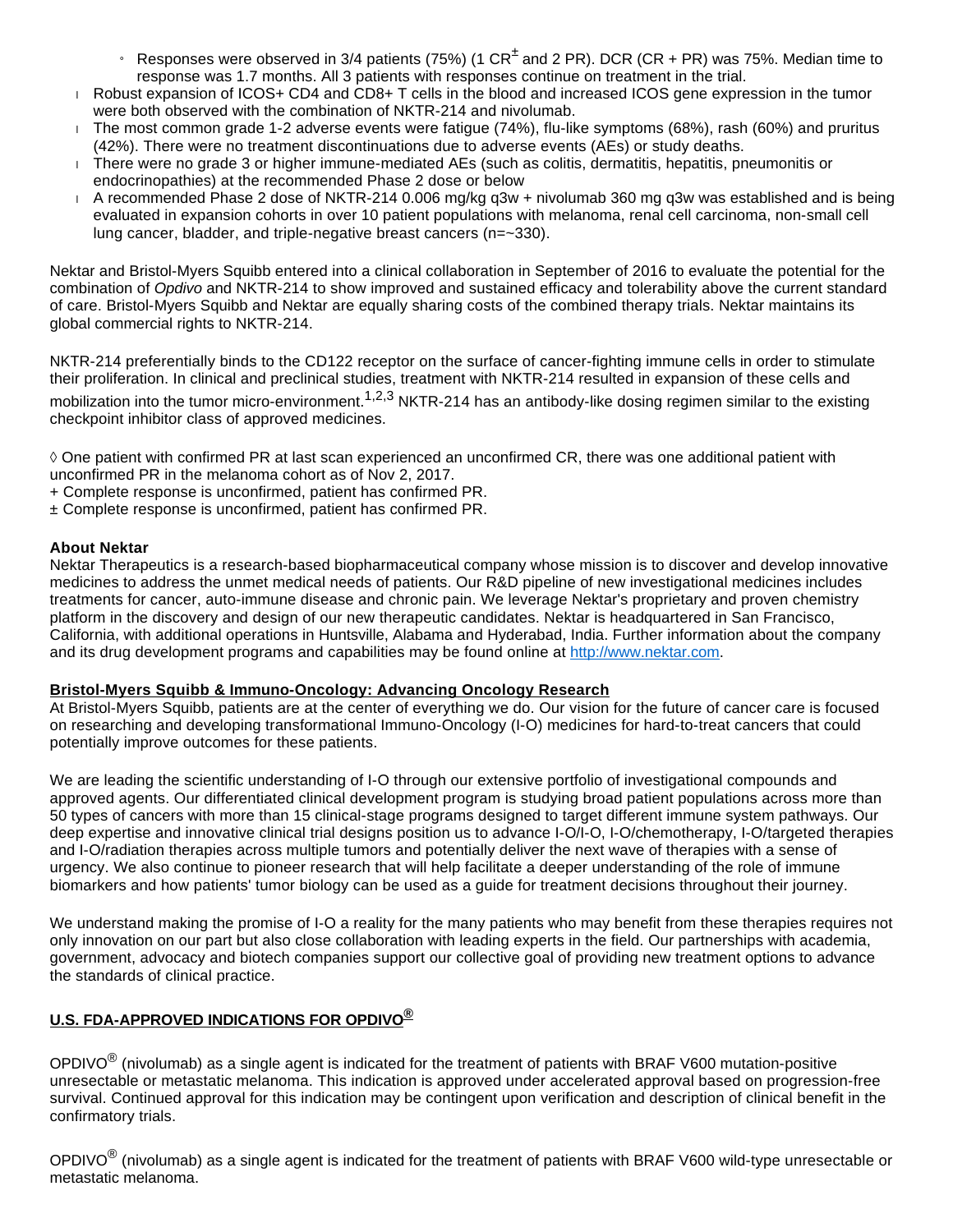OPDIVO<sup>®</sup> (nivolumab), in combination with YERVOY<sup>®</sup> (ipilimumab), is indicated for the treatment of patients with unresectable or metastatic melanoma. This indication is approved under accelerated approval based on progression-free survival. Continued approval for this indication may be contingent upon verification and description of clinical benefit in the confirmatory trials.

OPDIVO $^\circledR$  (nivolumab) is indicated for the treatment of patients with metastatic non-small cell lung cancer (NSCLC) with progression on or after platinum-based chemotherapy. Patients with EGFR or ALK genomic tumor aberrations should have disease progression on FDA-approved therapy for these aberrations prior to receiving OPDIVO.

OPDIVO<sup>®</sup> (nivolumab) is indicated for the treatment of patients with advanced renal cell carcinoma (RCC) who have received prior anti-angiogenic therapy.

OPDIVO $^\circledR$  (nivolumab) is indicated for the treatment of adult patients with classical Hodgkin lymphoma (cHL) that has relapsed or progressed after autologous hematopoietic stem cell transplantation (HSCT) and brentuximab vedotin or after 3 or more lines of systemic therapy that includes autologous HSCT. This indication is approved under accelerated approval based on overall response rate. Continued approval for this indication may be contingent upon verification and description of clinical benefit in confirmatory trials.

OPDIVO<sup>®</sup> (nivolumab) is indicated for the treatment of patients with recurrent or metastatic squamous cell carcinoma of the head and neck (SCCHN) with disease progression on or after platinum-based therapy.

OPDIVO $^\circledR$  (nivolumab) is indicated for the treatment of patients with locally advanced or metastatic urothelial carcinoma who have disease progression during or following platinum-containing chemotherapy or have disease progression within 12 months of neoadjuvant or adjuvant treatment with platinum-containing chemotherapy. This indication is approved under accelerated approval based on tumor response rate and duration of response. Continued approval for this indication may be contingent upon verification and description of clinical benefit in confirmatory trials.

OPDIVO<sup>®</sup> (nivolumab) is indicated for the treatment of adult and pediatric (12 years and older) patients with microsatellite instability high (MSI-H) or mismatch repair deficient (dMMR) metastatic colorectal cancer (CRC) that has progressed following treatment with a fluoropyrimidine, oxaliplatin, and irinotecan. This indication is approved under accelerated approval based on overall response rate and duration of response. Continued approval for this indication may be contingent upon verification and description of clinical benefit in confirmatory trials.

OPDIVO<sup>®</sup> (nivolumab) is indicated for the treatment of patients with hepatocellular carcinoma (HCC) who have been previously treated with sorafenib. This indication is approved under accelerated approval based on tumor response rate and durability of response. Continued approval for this indication may be contingent upon verification and description of clinical benefit in the confirmatory trials.

## **IMPORTANT SAFETY INFORMATION**

## **WARNING: IMMUNE-MEDIATED ADVERSE REACTIONS**

**YERVOY can result in severe and fatal immune-mediated adverse reactions. These immune-mediated reactions may involve any organ system; however, the most common severe immune-mediated adverse reactions are enterocolitis, hepatitis, dermatitis (including toxic epidermal necrolysis), neuropathy, and endocrinopathy. The majority of these immune-mediated reactions initially manifested during treatment; however, a minority occurred weeks to months after discontinuation of YERVOY.** 

**Assess patients for signs and symptoms of enterocolitis, dermatitis, neuropathy, and endocrinopathy and evaluate clinical chemistries including liver function tests (LFTs), adrenocorticotropic hormone (ACTH) level, and thyroid function tests at baseline and before each dose.**

**Permanently discontinue YERVOY and initiate systemic high-dose corticosteroid therapy for severe immunemediated reactions.**

## **Immune-Mediated Pneumonitis**

OPDIVO can cause immune-mediated pneumonitis. Fatal cases have been reported. Monitor patients for signs with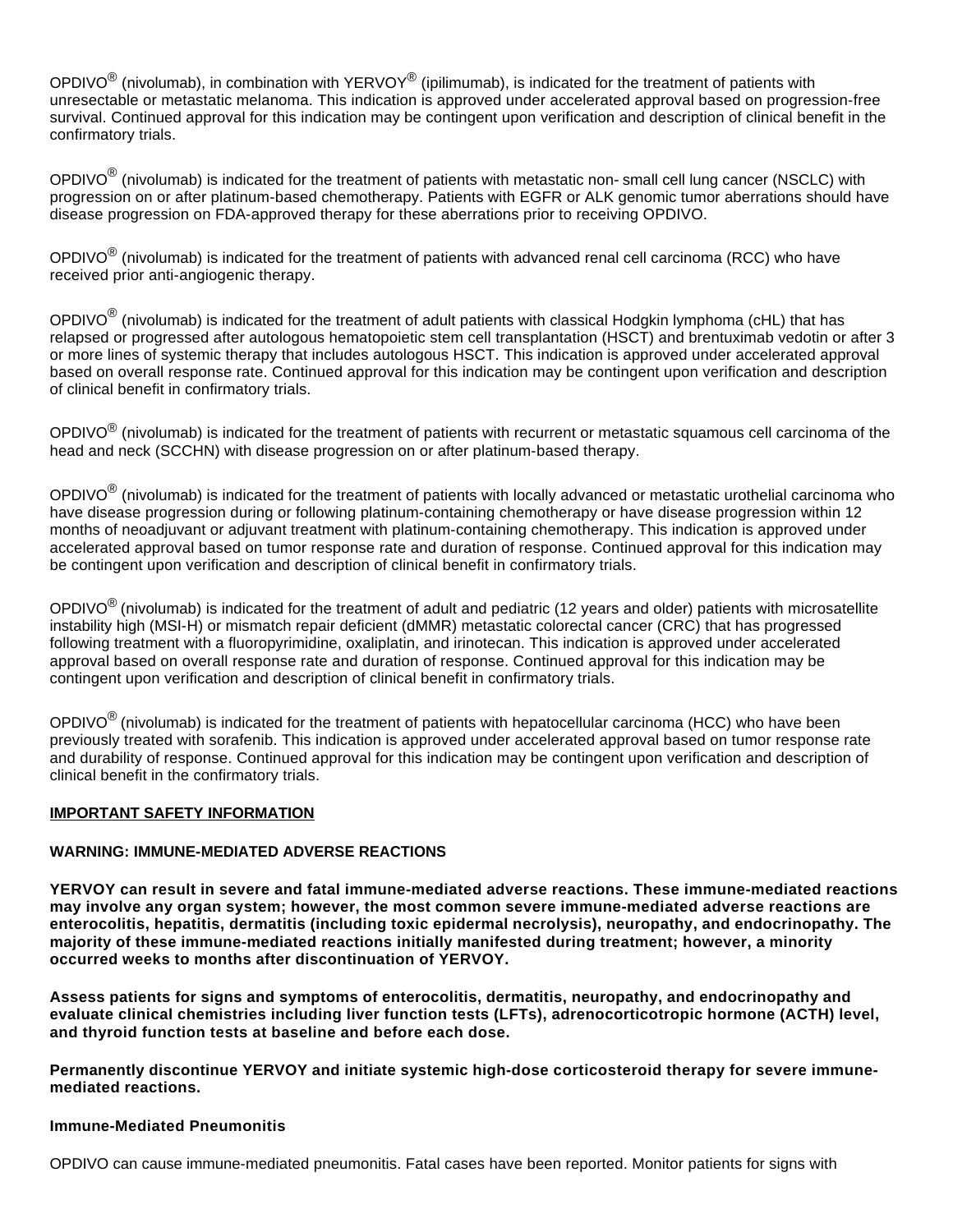radiographic imaging and for symptoms of pneumonitis. Administer corticosteroids for Grade 2 or more severe pneumonitis. Permanently discontinue for Grade 3 or 4 and withhold until resolution for Grade 2. In patients receiving OPDIVO monotherapy, fatal cases of immune-mediated pneumonitis have occurred. Immune-mediated pneumonitis occurred in 3.1% (61/1994) of patients. In patients receiving OPDIVO with YERVOY, immune-mediated pneumonitis occurred in 6% (25/407) of patients.

In Checkmate 205 and 039, pneumonitis, including interstitial lung disease, occurred in 6.0% (16/266) of patients receiving OPDIVO. Immune-mediated pneumonitis occurred in 4.9% (13/266) of patients receiving OPDIVO: Grade 3 (n=1) and Grade 2 (n=12).

# **Immune-Mediated Colitis**

OPDIVO can cause immune-mediated colitis. Monitor patients for signs and symptoms of colitis. Administer corticosteroids for Grade 2 (of more than 5 days duration), 3, or 4 colitis. Withhold OPDIVO monotherapy for Grade 2 or 3 and permanently discontinue for Grade 4 or recurrent colitis upon re-initiation of OPDIVO. When administered with YERVOY, withhold OPDIVO and YERVOY for Grade 2 and permanently discontinue for Grade 3 or 4 or recurrent colitis. In patients receiving OPDIVO monotherapy, immune-mediated colitis occurred in 2.9% (58/1994) of patients. In patients receiving OPDIVO with YERVOY, immune-mediated colitis occurred in 26% (107/407) of patients including three fatal cases.

In a separate Phase 3 study of YERVOY 3 mg/kg, severe, life-threatening, or fatal (diarrhea of ≥7 stools above baseline, fever, ileus, peritoneal signs; Grade 3-5) immune-mediated enterocolitis occurred in 34 (7%) patients. Across all YERVOYtreated patients in that study (n=511), 5 (1%) developed intestinal perforation, 4 (0.8%) died as a result of complications, and 26 (5%) were hospitalized for severe enterocolitis.

## **Immune-Mediated Hepatitis**

OPDIVO can cause immune-mediated hepatitis. Monitor patients for abnormal liver tests prior to and periodically during treatment. Administer corticosteroids for Grade 2 or greater transaminase elevations. For patients without HCC, withhold OPDIVO for Grade 2 and permanently discontinue OPDIVO for Grade 3 or 4. For patients with HCC, withhold OPDIVO and administer corticosteroids if AST/ALT is within normal limits at baseline and increases to > 3 and up to 5 times the upper limit of normal (ULN), if AST/ALT is > 1 and up to 3 times ULN at baseline and increases to > 5 and up to 10 times the ULN, and if AST/ALT is > 3 and up to 5 times ULN at baseline and increases to > 8 and up to 10 times the ULN. Permanently discontinue OPDIVO and administer corticosteroids if AST or ALT increases to > 10 times the ULN or total bilirubin increases > 3 times the ULN. In patients receiving OPDIVO monotherapy, immune-mediated hepatitis occurred in 1.8% (35/1994) of patients. In patients receiving OPDIVO with YERVOY, immune-mediated hepatitis occurred in 13% (51/407) of patients.

In Checkmate 040, immune-mediated hepatitis requiring systemic corticosteroids occurred in 5% (8/154) of patients receiving OPDIVO.

In a separate Phase 3 study of YERVOY 3 mg/kg, severe, life-threatening, or fatal hepatotoxicity (AST or ALT elevations > 5x the ULN or total bilirubin elevations > 3x the ULN; Grade 3-5) occurred in 8 (2%) patients, with fatal hepatic failure in 0.2% and hospitalization in 0.4%.

## **Immune-Mediated Neuropathies**

In a separate Phase 3 study of YERVOY 3 mg/kg, 1 case of fatal Guillain-Barré syndrome and 1 case of severe (Grade 3) peripheral motor neuropathy were reported.

## **Immune-Mediated Endocrinopathies**

OPDIVO can cause immune-mediated hypophysitis, immune-mediated adrenal insufficiency, autoimmune thyroid disorders, and Type 1 diabetes mellitus. Monitor patients for signs and symptoms of hypophysitis, signs and symptoms of adrenal insufficiency, thyroid function prior to and periodically during treatment, and hyperglycemia. Administer hormone replacement as clinically indicated and corticosteroids for Grade 2 or greater hypophysitis. Withhold for Grade 2 or 3 and permanently discontinue for Grade 4 hypophysitis. Administer corticosteroids for Grade 3 or 4 adrenal insufficiency. Withhold for Grade 2 and permanently discontinue for Grade 3 or 4 adrenal insufficiency. Administer hormone-replacement therapy for hypothyroidism. Initiate medical management for control of hyperthyroidism. Withhold OPDIVO for Grade 3 and permanently discontinue for Grade 4 hyperglycemia.

In patients receiving OPDIVO monotherapy, hypophysitis occurred in 0.6% (12/1994) of patients. In patients receiving OPDIVO with YERVOY, hypophysitis occurred in 9% (36/407) of patients. In patients receiving OPDIVO monotherapy, adrenal insufficiency occurred in 1% (20/1994) of patients. In patients receiving OPDIVO with YERVOY, adrenal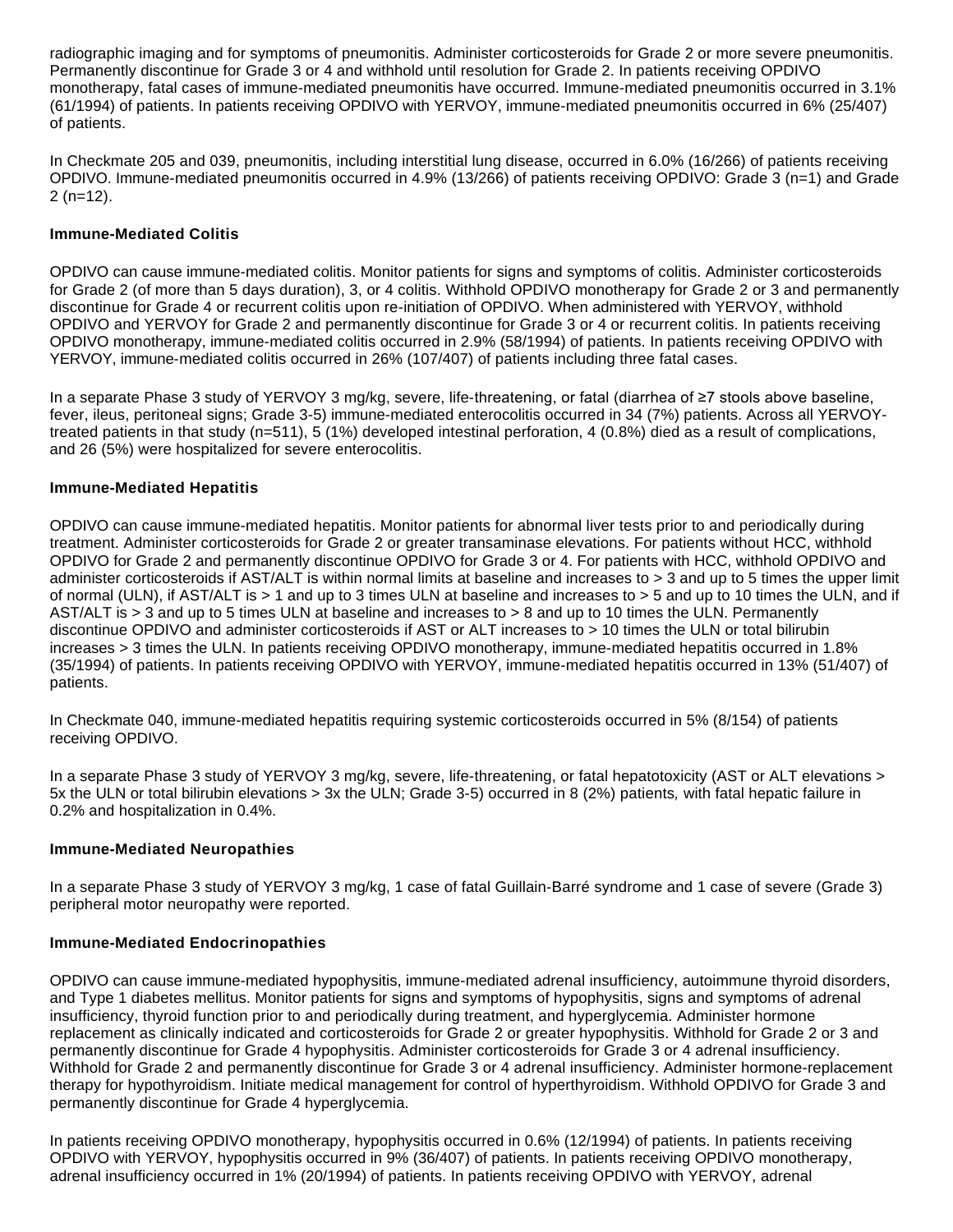insufficiency occurred in 5% (21/407) of patients. In patients receiving OPDIVO monotherapy, hypothyroidism or thyroiditis resulting in hypothyroidism occurred in 9% (171/1994) of patients. Hyperthyroidism occurred in 2.7% (54/1994) of patients receiving OPDIVO monotherapy. In patients receiving OPDIVO with YERVOY, hypothyroidism or thyroiditis resulting in hypothyroidism occurred in 22% (89/407) of patients. Hyperthyroidism occurred in 8% (34/407) of patients receiving OPDIVO with YERVOY. In patients receiving OPDIVO monotherapy, diabetes occurred in 0.9% (17/1994) of patients. In patients receiving OPDIVO with YERVOY, diabetes occurred in 1.5% (6/407) of patients.

In a separate Phase 3 study of YERVOY 3 mg/kg, severe to life-threatening immune-mediated endocrinopathies (requiring hospitalization, urgent medical intervention, or interfering with activities of daily living; Grade 3-4) occurred in 9 (1.8%) patients. All 9 patients had hypopituitarism, and some had additional concomitant endocrinopathies such as adrenal insufficiency, hypogonadism, and hypothyroidism. 6 of the 9 patients were hospitalized for severe endocrinopathies.

## **Immune-Mediated Nephritis and Renal Dysfunction**

OPDIVO can cause immune-mediated nephritis. Monitor patients for elevated serum creatinine prior to and periodically during treatment. Administer corticosteroids for Grades 2-4 increased serum creatinine. Withhold OPDIVO for Grade 2 or 3 and permanently discontinue for Grade 4 increased serum creatinine. In patients receiving OPDIVO monotherapy, immunemediated nephritis and renal dysfunction occurred in 1.2% (23/1994) of patients. In patients receiving OPDIVO with YERVOY, immune-mediated nephritis and renal dysfunction occurred in 2.2% (9/407) of patients.

## **Immune-Mediated Skin Adverse Reactions and Dermatitis**

OPDIVO can cause immune-mediated rash, including Stevens-Johnson syndrome (SJS) and toxic epidermal necrolysis (TEN), some cases with fatal outcome. Administer corticosteroids for Grade 3 or 4 rash. Withhold for Grade 3 and permanently discontinue for Grade 4 rash. For symptoms or signs of SJS or TEN, withhold OPDIVO and refer the patient for specialized care for assessment and treatment; if confirmed, permanently discontinue. In patients receiving OPDIVO monotherapy, immune-mediated rash occurred in 9% (171/1994) of patients. In patients receiving OPDIVO with YERVOY, immune-mediated rash occurred in 22.6% (92/407) of patients.

In a separate Phase 3 study of YERVOY 3 mg/kg, severe, life-threatening, or fatal immune-mediated dermatitis (eg, Stevens-Johnson syndrome, toxic epidermal necrolysis, or rash complicated by full thickness dermal ulceration, or necrotic, bullous, or hemorrhagic manifestations; Grade 3-5) occurred in 13 (2.5%) patients. 1 (0.2%) patient died as a result of toxic epidermal necrolysis. 1 additional patient required hospitalization for severe dermatitis.

## **Immune-Mediated Encephalitis**

OPDIVO can cause immune-mediated encephalitis. Evaluation of patients with neurologic symptoms may include, but not be limited to, consultation with a neurologist, brain MRI, and lumbar puncture. Withhold OPDIVO in patients with new-onset moderate to severe neurologic signs or symptoms and evaluate to rule out other causes. If other etiologies are ruled out, administer corticosteroids and permanently discontinue OPDIVO for immune-mediated encephalitis. In patients receiving OPDIVO monotherapy, encephalitis occurred in 0.2% (3/1994) of patients. Fatal limbic encephalitis occurred in one patient after 7.2 months of exposure despite discontinuation of OPDIVO and administration of corticosteroids. Encephalitis occurred in one patient receiving OPDIVO with YERVOY (0.2%) after 1.7 months of exposure.

## **Other Immune-Mediated Adverse Reactions**

Based on the severity of the adverse reaction, permanently discontinue or withhold OPDIVO, administer high-dose corticosteroids, and, if appropriate, initiate hormone-replacement therapy. Across clinical trials of OPDIVO monotherapy or in combination with YERVOY, the following clinically significant immune-mediated adverse reactions, some with fatal outcome, occurred in < 1.0% of patients receiving OPDIVO: myocarditis, rhabdomyolysis, myositis, uveitis, iritis, pancreatitis, facial and abducens nerve paresis, demyelination, polymyalgia rheumatica, autoimmune neuropathy, Guillain-Barré syndrome, hypopituitarism, systemic inflammatory response syndrome, gastritis, duodenitis, sarcoidosis, histiocytic necrotizing lymphadenitis (Kikuchi lymphadenitis), motor dysfunction, vasculitis, and myasthenic syndrome.

## **Infusion Reactions**

OPDIVO can cause severe infusion reactions, which have been reported in < 1.0% of patients in clinical trials. Discontinue OPDIVO in patients with Grade 3 or 4 infusion reactions. Interrupt or slow the rate of infusion in patients with Grade 1 or 2. In patients receiving OPDIVO monotherapy, infusion-related reactions occurred in 6.4% (127/1994) of patients. In patients receiving OPDIVO with YERVOY, infusion-related reactions occurred in 2.5% (10/407) of patients.

## **Complications of Allogeneic HSCT after OPDIVO**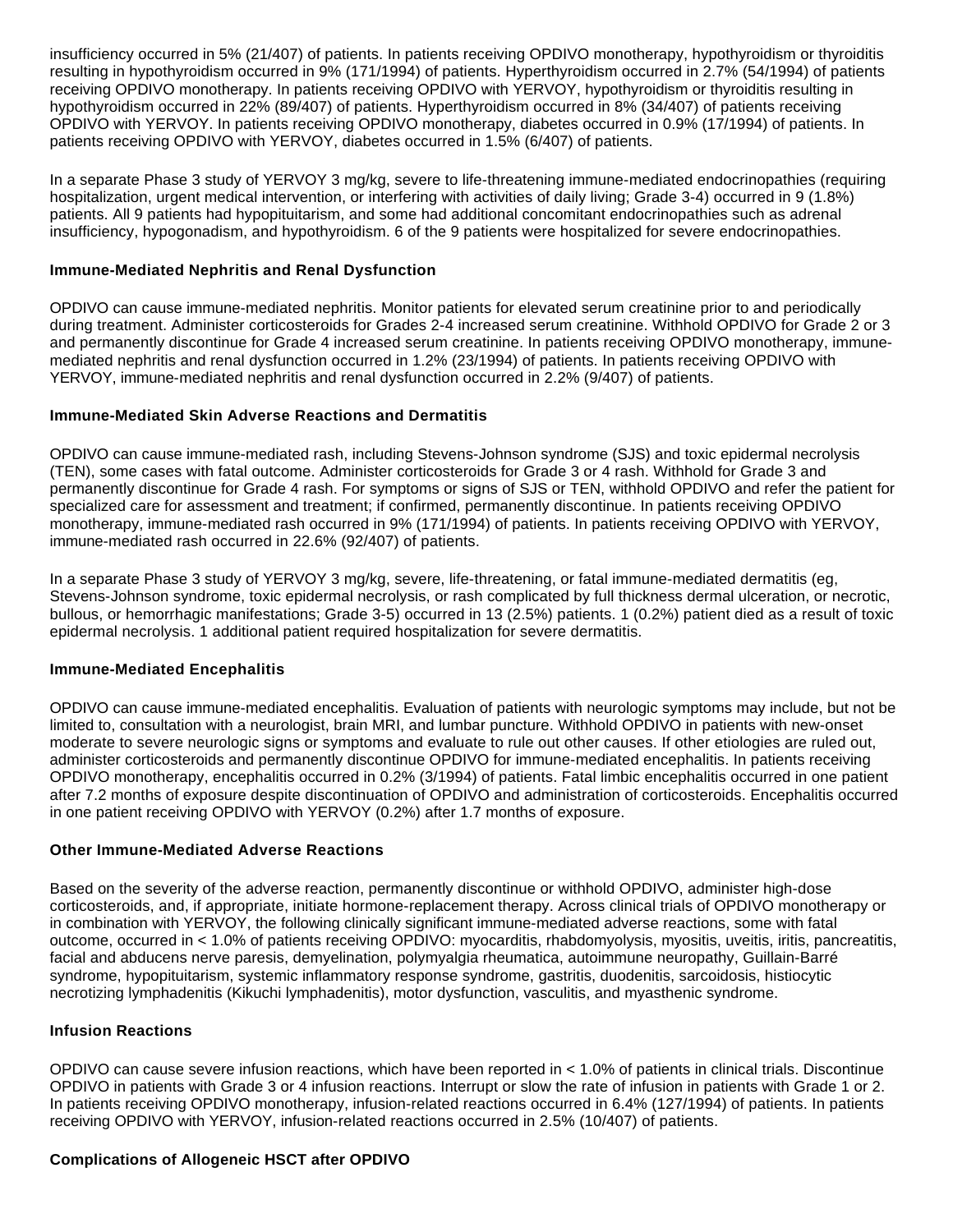Complications, including fatal events, occurred in patients who received allogeneic HSCT after OPDIVO. Outcomes were evaluated in 17 patients from Checkmate 205 and 039, who underwent allogeneic HSCT after discontinuing OPDIVO (15 with reduced-intensity conditioning, 2 with myeloablative conditioning). Thirty-five percent (6/17) of patients died from complications of allogeneic HSCT after OPDIVO. Five deaths occurred in the setting of severe or refractory GVHD. Grade 3 or higher acute GVHD was reported in 29% (5/17) of patients. Hyperacute GVHD was reported in 20% (n=2) of patients. A steroid-requiring febrile syndrome, without an identified infectious cause, was reported in 35% (n=6) of patients. Two cases of encephalitis were reported: Grade 3 (n=1) lymphocytic encephalitis without an identified infectious cause, and Grade 3 (n=1) suspected viral encephalitis. Hepatic veno-occlusive disease (VOD) occurred in one patient, who received reducedintensity conditioned allogeneic HSCT and died of GVHD and multi-organ failure. Other cases of hepatic VOD after reduced-intensity conditioned allogeneic HSCT have also been reported in patients with lymphoma who received a PD-1 receptor blocking antibody before transplantation. Cases of fatal hyperacute GVHD have also been reported. These complications may occur despite intervening therapy between PD-1 blockade and allogeneic HSCT.

Follow patients closely for early evidence of transplant-related complications such as hyperacute GVHD, severe (Grade 3 to 4) acute GVHD, steroid-requiring febrile syndrome, hepatic VOD, and other immune-mediated adverse reactions, and intervene promptly.

## **Embryo-Fetal Toxicity**

Based on their mechanisms of action, OPDIVO and YERVOY can cause fetal harm when administered to a pregnant woman. Advise pregnant women of the potential risk to a fetus. Advise females of reproductive potential to use effective contraception during treatment with an OPDIVO- or YERVOY- containing regimen and for at least 5 months after the last dose of OPDIVO.

#### **Lactation**

It is not known whether OPDIVO or YERVOY is present in human milk. Because many drugs, including antibodies, are excreted in human milk and because of the potential for serious adverse reactions in nursing infants from an OPDIVOcontaining regimen, advise women to discontinue breastfeeding during treatment. Advise women to discontinue nursing during treatment with YERVOY and for 3 months following the final dose.

#### **Serious Adverse Reactions**

In Checkmate 037, serious adverse reactions occurred in 41% of patients receiving OPDIVO (n=268). Grade 3 and 4 adverse reactions occurred in 42% of patients receiving OPDIVO. The most frequent Grade 3 and 4 adverse drug reactions reported in 2% to < 5% of patients receiving OPDIVO were abdominal pain, hyponatremia, increased aspartate aminotransferase, and increased lipase. In Checkmate 066, serious adverse reactions occurred in 36% of patients receiving OPDIVO (n=206). Grade 3 and 4 adverse reactions occurred in 41% of patients receiving OPDIVO. The most frequent Grade 3 and 4 adverse reactions reported in ≥2% of patients receiving OPDIVO were gamma-glutamyltransferase increase (3.9%) and diarrhea (3.4%). In Checkmate 067, serious adverse reactions (73% and 37%), adverse reactions leading to permanent discontinuation (43% and 14%) or to dosing delays (55% and 28%), and Grade 3 or 4 adverse reactions (72% and 44%) all occurred more frequently in the OPDIVO plus YERVOY arm (n=313) relative to the OPDIVO arm (n=313). The most frequent (≥10%) serious adverse reactions in the OPDIVO plus YERVOY arm and the OPDIVO arm, respectively, were diarrhea (13% and 2.6%), colitis (10% and 1.6%), and pyrexia (10% and 0.6%). In Checkmate 017 and 057, serious adverse reactions occurred in 46% of patients receiving OPDIVO (n=418). The most frequent serious adverse reactions reported in at least 2% of patients receiving OPDIVO were pneumonia, pulmonary embolism, dyspnea, pyrexia, pleural effusion, pneumonitis, and respiratory failure. In Checkmate 025, serious adverse reactions occurred in 47% of patients receiving OPDIVO (n=406). The most frequent serious adverse reactions reported in ≥2% of patients were acute kidney injury, pleural effusion, pneumonia, diarrhea, and hypercalcemia. In Checkmate 205 and 039, adverse reactions leading to discontinuation occurred in 7% and dose delays due to adverse reactions occurred in 34% of patients (n=266). Serious adverse reactions occurred in 26% of patients. The most frequent serious adverse reactions reported in ≥1% of patients were pneumonia, infusion-related reaction, pyrexia, colitis or diarrhea, pleural effusion, pneumonitis, and rash. Eleven patients died from causes other than disease progression: 3 from adverse reactions within 30 days of the last OPDIVO dose, 2 from infection 8 to 9 months after completing OPDIVO, and 6 from complications of allogeneic HSCT. In Checkmate 141, serious adverse reactions occurred in 49% of patients receiving OPDIVO. The most frequent serious adverse reactions reported in at least 2% of patients receiving OPDIVO were pneumonia, dyspnea, respiratory failure, respiratory tract infection, and sepsis. In Checkmate 275, serious adverse reactions occurred in 54% of patients receiving OPDIVO (n=270). The most frequent serious adverse reactions reported in at least 2% of patients receiving OPDIVO were urinary tract infection, sepsis, diarrhea, small intestine obstruction, and general physical health deterioration. In Checkmate 040, serious adverse reactions occurred in 49% of patients (n=154). The most frequent serious adverse reactions reported in at least 2% of patients were pyrexia, ascites, back pain, general physical health deterioration, abdominal pain, and pneumonia.

#### **Common Adverse Reactions**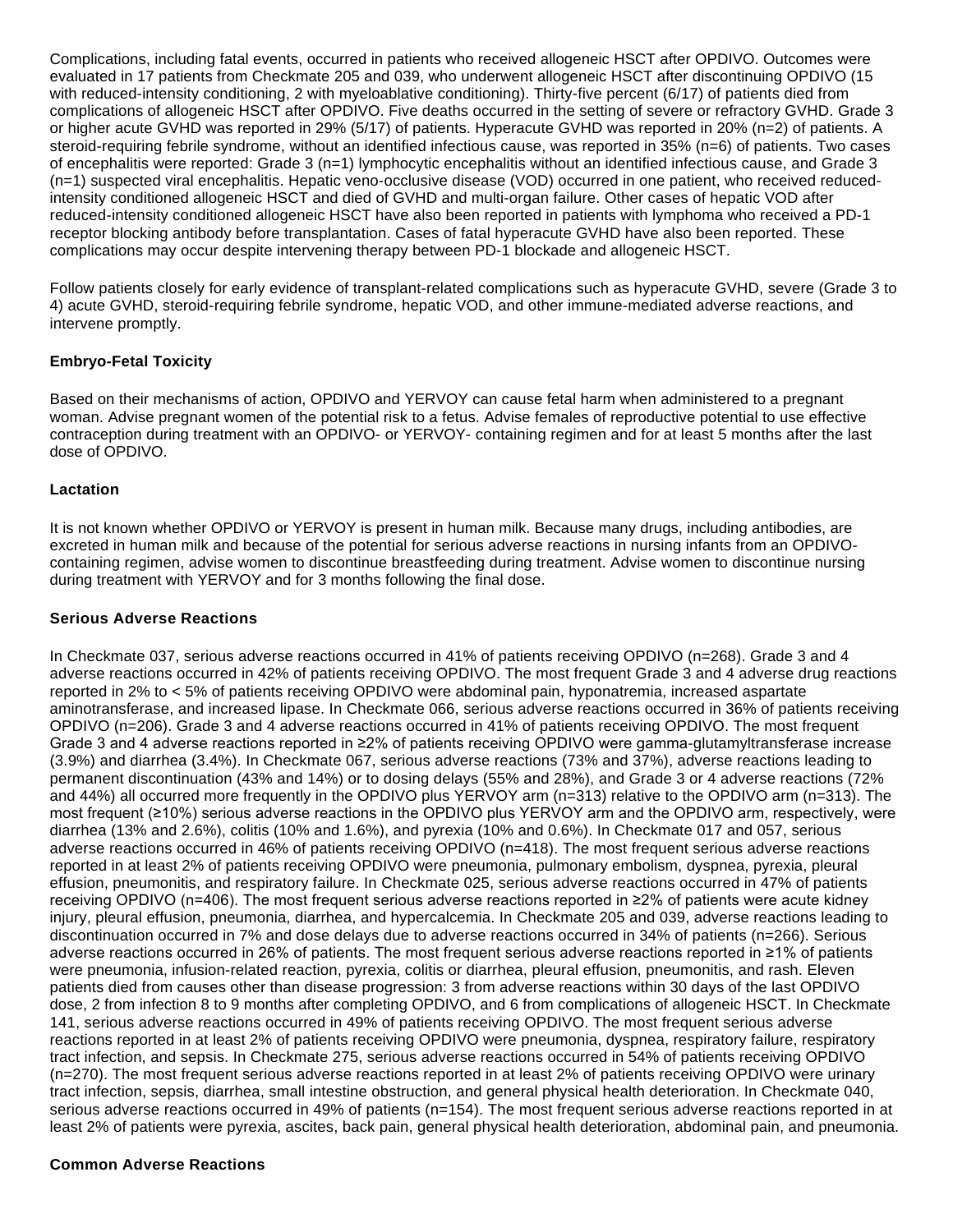In Checkmate 037, the most common adverse reaction (≥20%) reported with OPDIVO (n=268) was rash (21%). In Checkmate 066, the most common adverse reactions (≥20%) reported with OPDIVO (n=206) vs dacarbazine (n=205) were fatigue (49% vs 39%), musculoskeletal pain (32% vs 25%), rash (28% vs 12%), and pruritus (23% vs 12%). In Checkmate 067, the most common (≥20%) adverse reactions in the OPDIVO plus YERVOY arm (n=313) were fatigue (59%), rash (53%), diarrhea (52%), nausea (40%), pyrexia (37%), vomiting (28%), and dyspnea (20%). The most common (≥20%) adverse reactions in the OPDIVO (n=313) arm were fatigue (53%), rash (40%), diarrhea (31%), and nausea (28%). In Checkmate 017 and 057, the most common adverse reactions (≥20%) in patients receiving OPDIVO (n=418) were fatigue, musculoskeletal pain, cough, dyspnea, and decreased appetite. In Checkmate 025, the most common adverse reactions (≥20%) reported in patients receiving OPDIVO (n=406) vs everolimus (n=397) were asthenic conditions (56% vs 57%), cough (34% vs 38%), nausea (28% vs 29%), rash (28% vs 36%), dyspnea (27% vs 31%), diarrhea (25% vs 32%), constipation (23% vs 18%), decreased appetite (23% vs 30%), back pain (21% vs 16%), and arthralgia (20% vs 14%). In Checkmate 205 and 039, the most common adverse reactions (≥20%) reported in patients receiving OPDIVO (n=266) were upper respiratory tract infection (44%), fatigue (39%), cough (36%), diarrhea (33%), pyrexia (29%), musculoskeletal pain (26%), rash (24%), nausea (20%) and pruritus (20%). In Checkmate 141, the most common adverse reactions (≥10%) in patients receiving OPDIVO were cough and dyspnea at a higher incidence than investigator's choice. In Checkmate 275, the most common adverse reactions (≥ 20%) reported in patients receiving OPDIVO (n=270) were fatigue (46%), musculoskeletal pain (30%), nausea (22%), and decreased appetite (22%). In Checkmate 040, the most common adverse reactions (≥20%) in patients receiving OPDIVO (n=154) were fatigue (38%), musculoskeletal pain (36%), abdominal pain (34%), pruritus (27%), diarrhea (27%), rash (26%), cough (23%), and decreased appetite (22%). The most common adverse reactions (≥20%) in patients who received OPDIVO as a single agent were fatigue, rash, musculoskeletal pain, pruritus, diarrhea, nausea, asthenia, cough, dyspnea, constipation, decreased appetite, back pain, arthralgia, upper respiratory tract infection, and pyrexia.

In a separate Phase 3 study of YERVOY 3 mg/kg, the most common adverse reactions (≥5%) in patients who received YERVOY at 3 mg/kg were fatigue (41%), diarrhea (32%), pruritus (31%), rash (29%), and colitis (8%).

Please see U.S. Full Prescribing Information for [OPDIVO](https://packageinserts.bms.com/pi/pi_opdivo.pdf) and [YERVOY](https://packageinserts.bms.com/pi/pi_yervoy.pdf), including **Boxed WARNING regarding immunemediated adverse reactions for YERVOY.**

## **Checkmate Trials and Patient Populations**

**Checkmate 067** - advanced melanoma alone or in combination with YERVOY; **Checkmate 037 and 066** - advanced melanoma; **Checkmate 017** - squamous non-small cell lung cancer (NSCLC); **Checkmate 057** - non-squamous NSCLC; **Checkmate 025** - renal cell carcinoma; **Checkmate 205/039** - classical Hodgkin lymphoma; **Checkmate 141** - squamous cell carcinoma of the head and neck; **Checkmate 275** - urothelial carcinoma; **Checkmate 040** - hepatocellular carcinoma.

## **Bristol-Myers Squibb Forward-Looking Statement**

This press release contains "forward-looking statements" as that term is defined in the Private Securities Litigation Reform Act of 1995 regarding the research, development and commercialization of pharmaceutical products. Such forward-looking statements are based on current expectations and involve inherent risks and uncertainties, including factors that could delay, divert or change any of them, and could cause actual outcomes and results to differ materially from current expectations. No forward-looking statement can be guaranteed. Among other risks, there can be no guarantee that this Opdivo-based combination will receive regulatory approval.Forward-looking statements in this press release should be evaluated together with the many uncertainties that affect Bristol-Myers Squibb's business, particularly those identified in the cautionary factors discussion in Bristol-Myers Squibb's Annual Report on Form 10-K for the year ended December 31, 2016 in our Quarterly Reports on Form 10-Q and our Current Reports on Form 8-K. Bristol-Myers Squibb undertakes no obligation to publicly update any forward-looking statement, whether as a result of new information, future events or otherwise.

## **Nektar Cautionary Note Regarding Forward-Looking Statements**

This press release contains forward-looking statements which can be identified by words such as: "anticipate," "intend," "design," "expect," "believe," "should," "may," "will" and similar references to future periods. Examples of forward-looking statements include, among others, statements we make regarding the therapeutic potential of NKTR-214 in combination with Opdivo, observations from early data emerging from ongoing clinical trials of NKTR-214, and the potential of our technology and drug candidates in our research and development pipeline. Forward-looking statements are neither historical facts nor assurances of future performance. Instead, they are based only on our current beliefs, expectations and assumptions regarding the future of our business, future plans and strategies, anticipated events and trends, the economy and other future conditions. Because forward-looking statements relate to the future, they are subject to inherent uncertainties, risks and changes in circumstances that are difficult to predict and many of which are outside of our control. Our actual results may differ materially from those indicated in the forward-looking statements. Therefore, you should not rely on any of these forward-looking statements. Important factors that could cause our actual results to differ materially